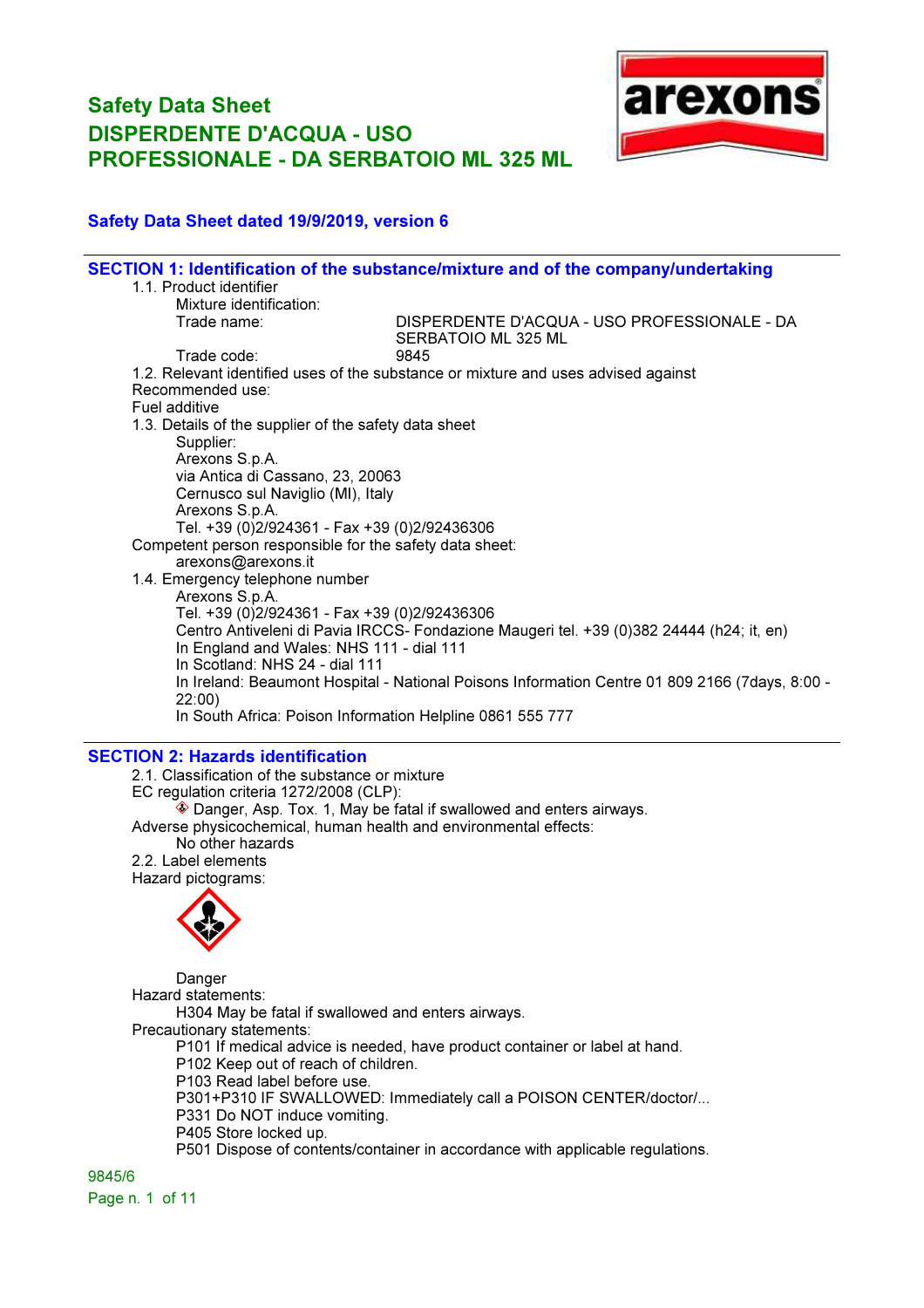

Special Provisions:

PACK1 The packing must be featured by a safety lock for children.

PACK2 The packing must have tactive indications of danger for blind people.

**Contains** 

Distillates (petroleum), hydrotreated light

Special provisions according to Annex XVII of REACH and subsequent amendments: Restricted to professional users.

2.3. Other hazards vPvB Substances: None - PBT Substances: None Other Hazards: No other hazards

#### SECTION 3: Composition/information on ingredients

3.1. Substances N.A.

3.2. Mixtures

Hazardous components within the meaning of the CLP regulation and related classification: >= 80% - < 90% Distillates (petroleum), hydrotreated light

REACH No.: 01-2119456620-43, Index number: 649-422-00-2, CAS: 64742-47-8, EC: 926-141-6 3.10/1 Asp. Tox. 1 H304 EUH066

>= 1% - < 2% Distillati (petrolio), paraffinici pesanti "hydrotreating" CAS: 64742-54-7, EC: 265-157-1 Substance with a Union workplace exposure limit.

>= 1% - < 2% Distillati (petrolio), frazione paraffinica pesante decerata con solvente REACH No.: 01-2119471299-27, CAS: 64742-65-0, EC: 265-169-7 Substance with a Union workplace exposure limit.

>= 0.1% - < 0.25% Mineral oil - mixture -

**♦ 3.10/1 Asp. Tox. 1 H304** 

>= 0.005% - < 0.01% ETHYLENEDIAMINE Index number: 612-006-00-6, CAS: 107-15-3, EC: 203-468-6  $\Diamond$  3.1/4/Dermal Acute Tox. 4 H312 **♦ 3.2/1B Skin Corr. 1B H314 ♦ 3.3/1 Eye Dam. 1 H318 ♦ 3.4.1/1B Resp. Sens. 1B H334** 3.4.2/1 Skin Sens. 1 H317

SVHC Substances: >= 0.005% - < 0.01% ETHYLENEDIAMINE Index number: 612-006-00-6, CAS: 107-15-3, EC: 203-468-6 Substance SVHC

#### SECTION 4: First aid measures 4.1. Description of first aid measures In case of skin contact: 9845/6 Page n. 2 of 11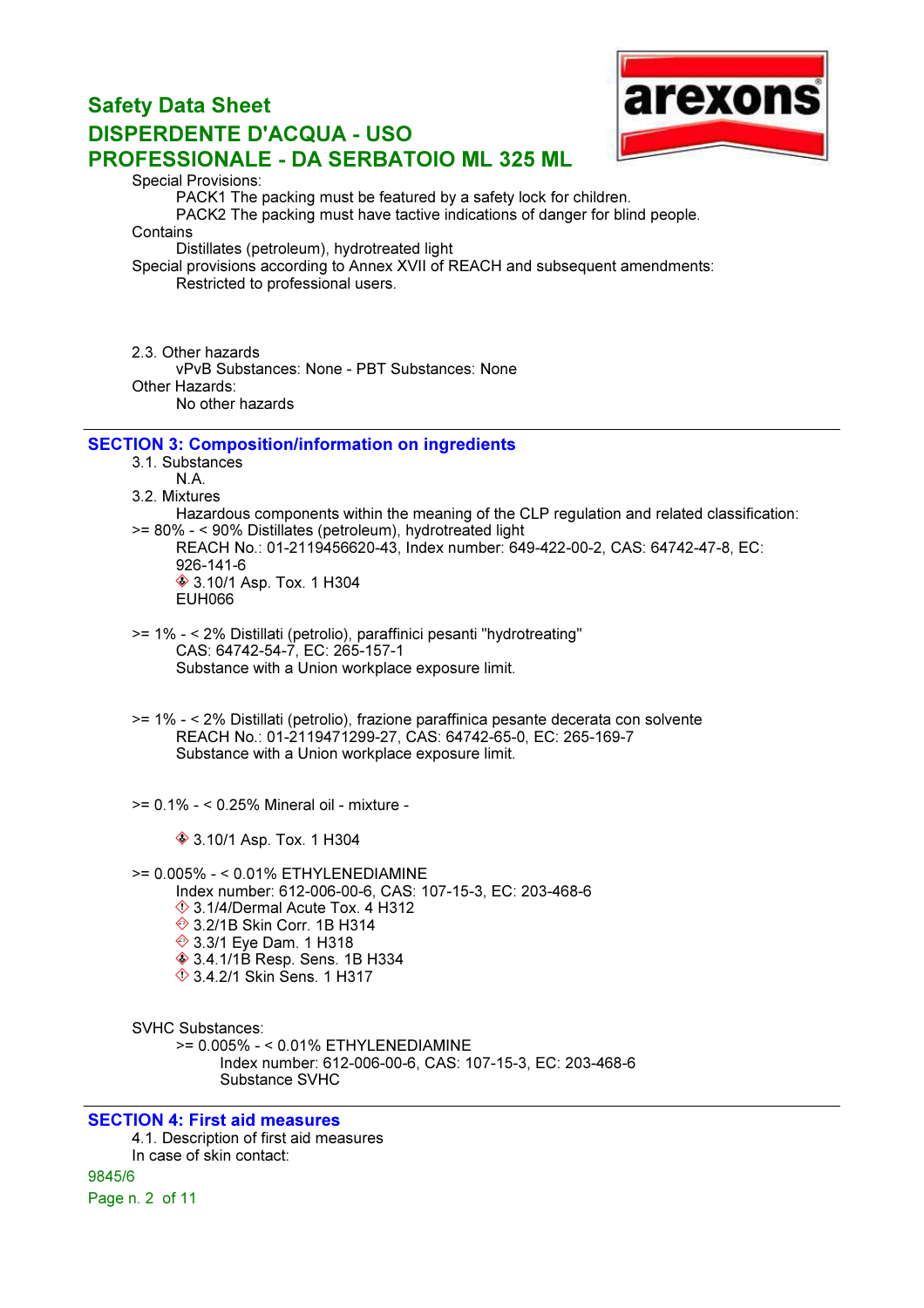

Areas of the body that have - or are only even suspected of having - come into contact with the product must be rinsed immediately with plenty of running water and possibly with soap. Wash with plenty of water and soap.

Wash thoroughly the body (shower or bath).

- Remove contaminated clothing immediately and dispose off safely.
- In case of eyes contact:

In case of contact with eyes, rinse immediately with plenty of water and seek medical advice. In case of Ingestion:

Do NOT induce vomiting.

In case of Inhalation:

Remove casualty to fresh air and keep warm and at rest.

- 4.2. Most important symptoms and effects, both acute and delayed
	- None
- 4.3. Indication of any immediate medical attention and special treatment needed In case of accident or unwellness, seek medical advice immediately (show directions for use or safety data sheet if possible). Treatment:
	- None

#### SECTION 5: Firefighting measures

- 5.1. Extinguishing media
	- Appropriate Extinguishing Media:
	- To carbon dioxide.
	- To dust.
	- Foam
	- Water spray.
	- Not Recommended Extinguishing Media:
	- Do not use direct water jets.
- 5.2. Special hazards arising from the substance or mixture Do not inhale explosion and combustion gases. Burning produces heavy smoke.
- 5.3. Advice for firefighters

Use suitable breathing apparatus .

Collect contaminated fire extinguishing water separately. This must not be discharged into drains.

Move undamaged containers from immediate hazard area if it can be done safely.

#### SECTION 6: Accidental release measures

- 6.1. Personal precautions, protective equipment and emergency procedures Wear personal protection equipment. Remove persons to safety. See protective measures under point 7 and 8.
- 6.2. Environmental precautions

Do not allow to enter into soil/subsoil. Do not allow to enter into surface water or drains. Retain contaminated washing water and dispose it.

In case of gas escape or of entry into waterways, soil or drains, inform the responsible authorities.

- Suitable material for taking up: absorbing material, organic, sand
- 6.3. Methods and material for containment and cleaning up
	- Wash with plenty of water.
- 6.4. Reference to other sections See also section 8 and 13

#### SECTION 7: Handling and storage

7.1. Precautions for safe handling

9845/6 Page n. 3 of 11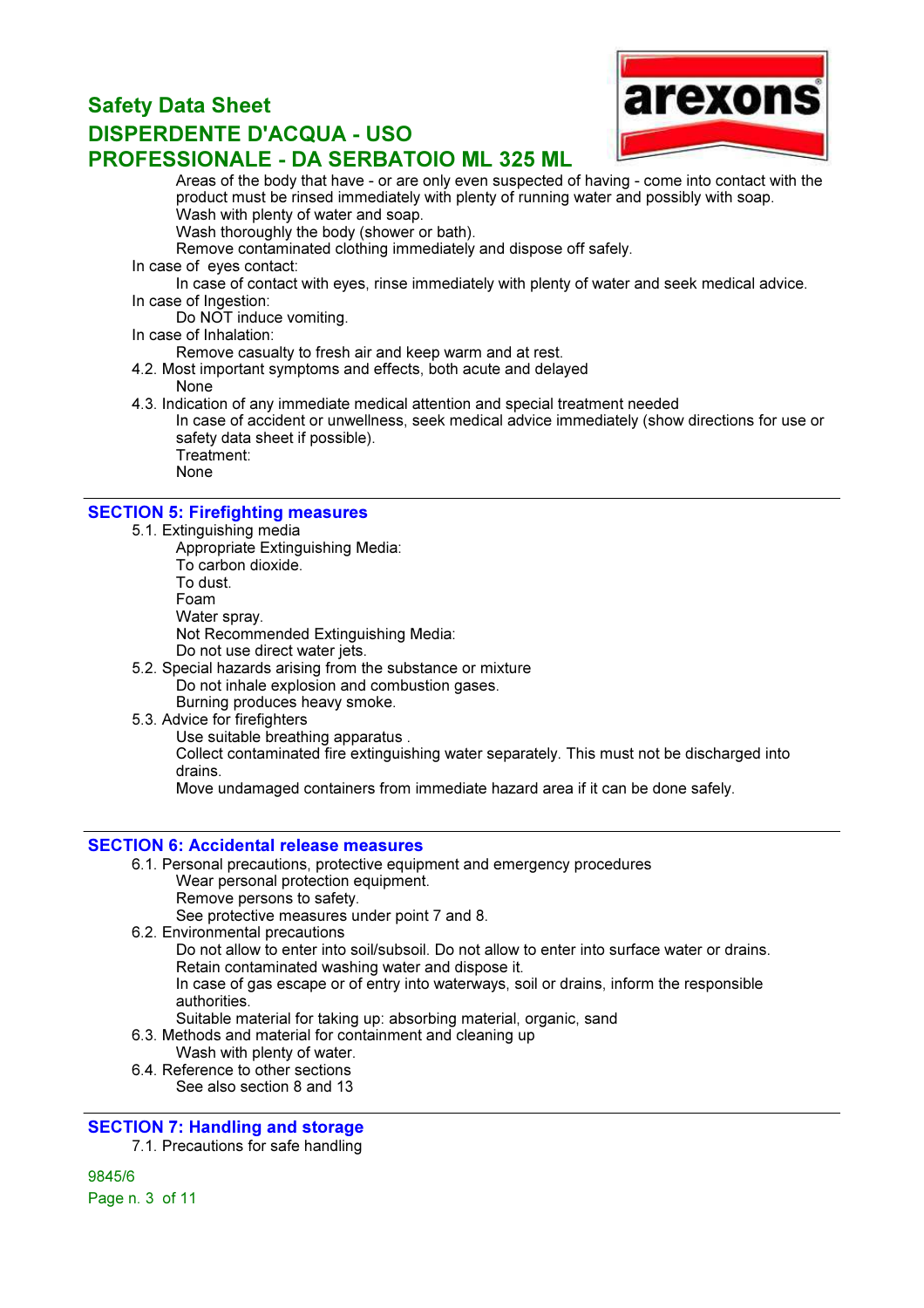

Avoid contact with skin and eyes, inhalation of vapours and mists. Don't use empty container before they have been cleaned. Before making transfer operations, assure that there aren't any incompatible material residuals in the containers. See also section 8 for recommended protective equipment. Advice on general occupational hygiene: Contamined clothing should be changed before entering eating areas. Do not eat or drink while working. 7.2. Conditions for safe storage, including any incompatibilities

Store in well-closed containers, preferably in a cool place, away from sources of heat and direct sunlight.

Avoid exposure to direct sunlight. Only store in the original container. Keep away from food, drink and feed. None in particular. Instructions as regards storage premises: Adequately ventilated premises.

7.3. Specific end use(s) None in particular

#### SECTION 8: Exposure controls/personal protection

8.1. Control parameters Distillates (petroleum), hydrotreated light - CAS: 64742-47-8 20101.12 - TWA: 1200 mg/m3, 165 ppm Distillati (petrolio), paraffinici pesanti "hydrotreating" - CAS: 64742-54-7 EU - TWA(8h): 5 mg/m3 Distillati (petrolio), frazione paraffinica pesante decerata con solvente - CAS: 64742-65-0 EU - TWA(8h): 5 mg/m3 - STEL(): 10 mg/m3 Mineral oil - mixture - EU - TWA(8h): 5 mg/m3 - STEL(): 10 mg/m3 EU - STEL(): 3 mg/m3 - Notes: Lituania, Svezia ETHYLENEDIAMINE - CAS: 107-15-3 ACGIH - TWA(8h): 10 ppm - Notes: Skin, A4 EU - TWA(8h): 10 ppm DNEL Exposure Limit Values N.A. PNEC Exposure Limit Values N.A. 8.2. Exposure controls Eye protection: Safety goggles. Compliant with EN 166 Protection for skin: Use clothing that provides comprehensive protection to the skin, e.g. cotton, rubber, PVC or viton. Protection for hands: Nitrile or Viton gloves. Compliant with EN 374. Respiratory protection: Not needed for normal use. Thermal Hazards: None Environmental exposure controls: None Appropriate engineering controls: None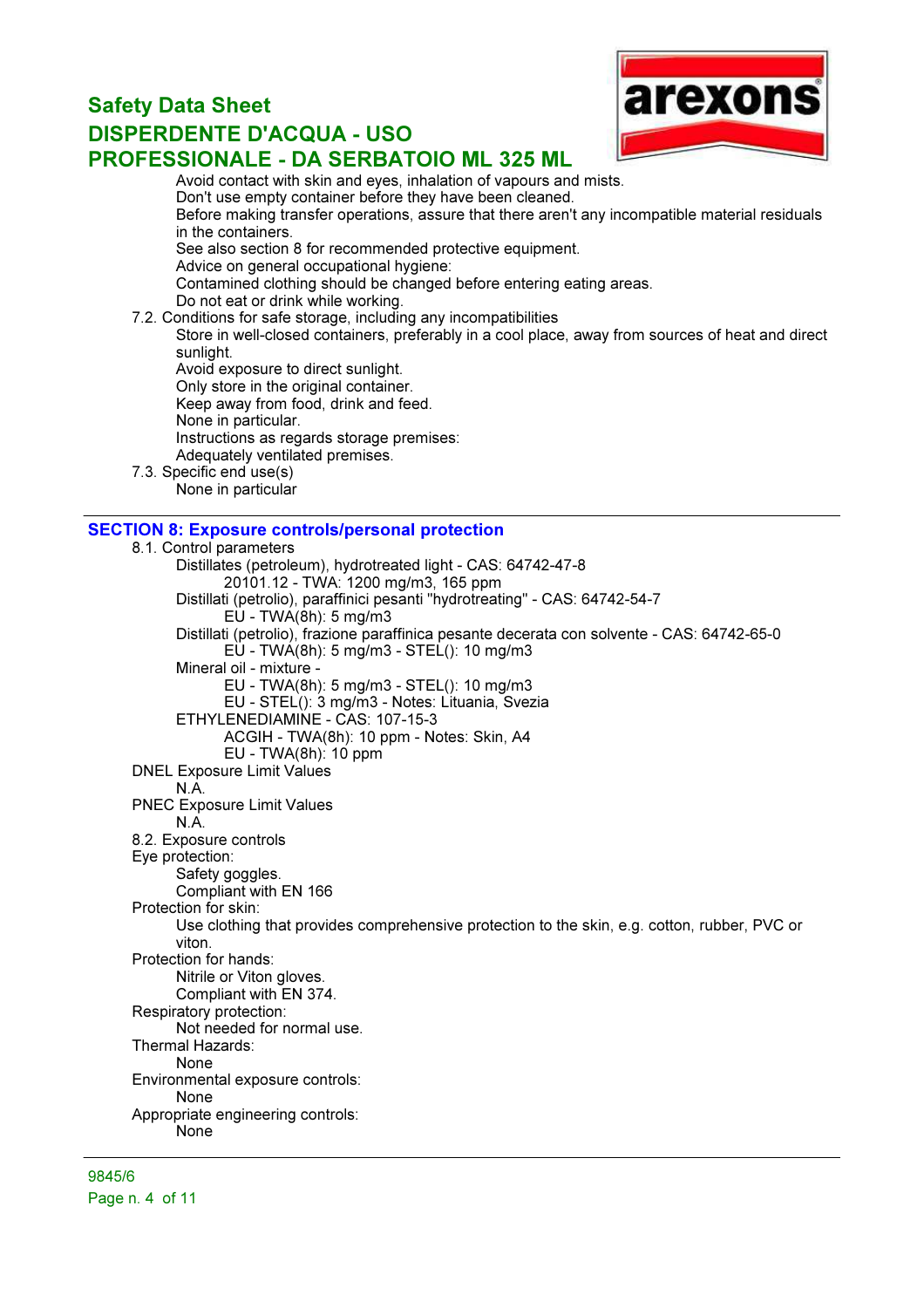

#### SECTION 9: Physical and chemical properties

9.1. Information on basic physical and chemical properties

| <b>Properties</b>                                | Value                     | <b>Method:</b>                        | Notes:                   |
|--------------------------------------------------|---------------------------|---------------------------------------|--------------------------|
| Appearance and colour:                           | Liquid limpido,<br>Yellow | --                                    | --                       |
| Odour:                                           | Characteristic            | $\overline{\phantom{a}}$              |                          |
| Odour threshold:                                 | N.A.                      | $\overline{\phantom{a}}$              | --                       |
| pH:                                              | N.A.                      | $-$                                   |                          |
| Melting point / freezing<br>point:               | <b>N.A.</b>               | --                                    |                          |
| Initial boiling point and<br>boiling range:      | <b>N.A.</b>               | $-$                                   |                          |
| Flash point:                                     | $>70^{\circ}$ C           | $-$                                   | --                       |
| Evaporation rate:                                | N.A.                      | --                                    | --                       |
| Solid/gas flammability:                          | N.A.                      | --                                    |                          |
| Upper/lower flammability<br>or explosive limits: | N.A.                      | $\qquad \qquad -$                     | --                       |
| Vapour pressure:                                 | N.A.                      | --                                    | $-$                      |
| Vapour density:                                  | <b>N.A.</b>               | $\overline{\phantom{a}}$              | $-$                      |
| Relative density:                                | N.A.                      | $-$                                   | $-$                      |
| Solubility in water:                             | <b>N.A.</b>               | $\overline{\phantom{a}}$              | --                       |
| Solubility in oil:                               | N.A.                      | --                                    | $-$                      |
| Partition coefficient (n-<br>octanol/water):     | N.A.                      | $-$                                   | --                       |
| Auto-ignition temperature:                       | N.A.                      | --                                    | --                       |
| Decomposition<br>temperature:                    | N.A.                      | $-$                                   |                          |
| Viscosity:                                       | N.A.                      | $\hspace{0.05cm}$ – $\hspace{0.05cm}$ | $\overline{\phantom{a}}$ |
| Explosive properties:                            | N.A.                      | --                                    |                          |
| Oxidizing properties:                            | N.A.                      | --                                    | --                       |

9.2. Other information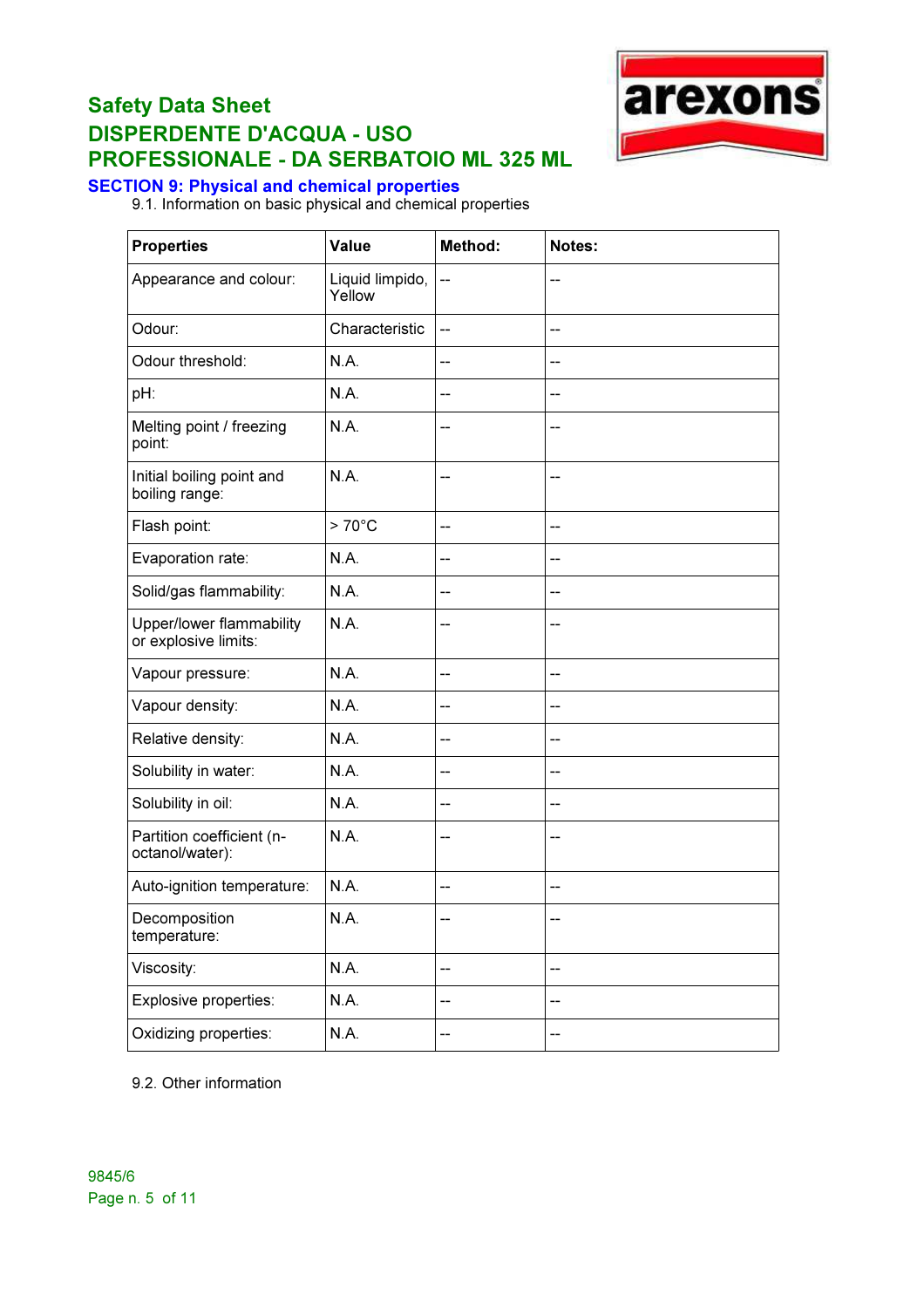

| <b>Properties</b>                       | Value | Method: | Notes: |
|-----------------------------------------|-------|---------|--------|
| Miscibility:                            | N.A.  | --      | --     |
| Fat Solubility:                         | N.A.  | --      | --     |
| Conductivity:                           | N.A.  | --      | --     |
| Substance Groups<br>relevant properties | N.A.  | --      | --     |

NA=not applicable

#### SECTION 10: Stability and reactivity

- 10.1. Reactivity
	- Stable under normal conditions
- 10.2. Chemical stability
	- Stable under normal conditions
- 10.3. Possibility of hazardous reactions None
- 10.4. Conditions to avoid Stable under normal conditions.
- 10.5. Incompatible materials
- None in particular.
- 10.6. Hazardous decomposition products None.

#### SECTION 11: Toxicological information

11.1. Information on toxicological effects

Toxicological information of the product: DISPERDENTE D'ACQUA - USO PROFESSIONALE - DA SERBATOIO ML 325 ML a) acute toxicity

Based on available data, the classification criteria are not met b) skin corrosion/irritation

Based on available data, the classification criteria are not met c) serious eye damage/irritation

Based on available data, the classification criteria are not met d) respiratory or skin sensitisation

Based on available data, the classification criteria are not met e) germ cell mutagenicity

Based on available data, the classification criteria are not met f) carcinogenicity

Based on available data, the classification criteria are not met g) reproductive toxicity

Based on available data, the classification criteria are not met h) STOT-single exposure

Based on available data, the classification criteria are not met i) STOT-repeated exposure

9845/6 Page n. 6 of 11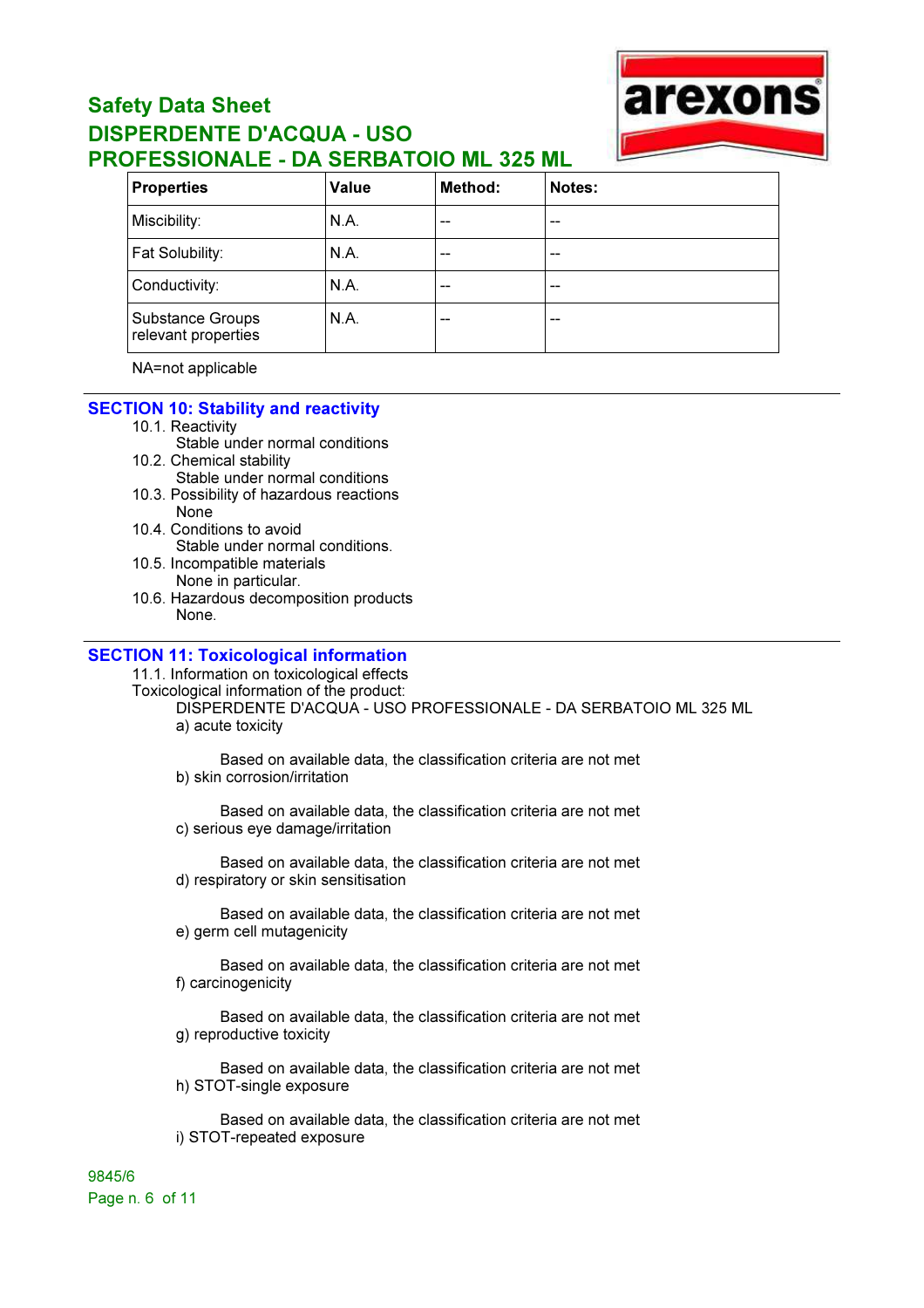#### arexons Safety Data Sheet DISPERDENTE D'ACQUA - USO PROFESSIONALE - DA SERBATOIO ML 325 ML Based on available data, the classification criteria are not met i) aspiration hazard The product is classified: Asp. Tox. 1 H304 Toxicological information of the main substances found in the product: Distillates (petroleum), hydrotreated light - CAS: 64742-47-8 a) acute toxicity: Test: LC50 - Route: Inhalation - Species: Rat > 5000 mg/m3 - Duration: 8h

Test: LD50 - Route: Oral - Species: Rat > 5000 mg/kg Test: LD50 - Route: Skin - Species: Rabbit > 5000 mg/kg b) skin corrosion/irritation: Test: OECD TG 404 - Route: Skin Negative c) serious eye damage/irritation: Test: OECD TG 405 - Route: EYE Negative d) respiratory or skin sensitisation: Test: Inhalation Sesitization 3 Test: Skin Sensitization 3 i) aspiration hazard: Test: May be fatal if swallowed and enters airways (physical-chemical properties) - Route: Oral Positive Distillati (petrolio), paraffinici pesanti "hydrotreating" - CAS: 64742-54-7 a) acute toxicity: Test: LC50 - Route: Inhalation - Species: Rat > 5.53 mg/l - Duration: 4h Test: LD50 - Route: Skin - Species: Rabbit > 5000 mg/kg Test: LD50 - Route: Oral - Species: Rat > 5000 mg/kg b) skin corrosion/irritation: Test: Skin Irritant - Species: Rabbit Negative c) serious eye damage/irritation: Test: Eye Irritant - Species: Rabbit Negative d) respiratory or skin sensitisation: Test: Skin Sensitization - Species: IND Negative e) germ cell mutagenicity: Test: oecd - Species: vitro Negative g) reproductive toxicity: Test: OECD 421 - Route: Oral - Species: Rat Negative Distillati (petrolio), frazione paraffinica pesante decerata con solvente - CAS: 64742-65-0 a) acute toxicity: Test: LC50 - Route: Inhalation - Species: Rat > 5.53 mg/l - Duration: 4h Test: LD50 - Route: Skin - Species: Rabbit > 5000 mg/kg Test: LD50 - Route: Oral - Species: Rat > 5000 mg/kg b) skin corrosion/irritation: Test: Skin Irritant - Species: Rabbit Negative Test: Skin Irritant - Species: Rabbit Negative d) respiratory or skin sensitisation: Test: Skin Sensitization - Species: IND Negative e) germ cell mutagenicity: Test: oecd - Species: vitro Negative g) reproductive toxicity: Test: OECD 421 - Route: Oral - Species: Rat Negative Mineral oil - mixture a) acute toxicity: Test: LC50 - Route: Inhalation Vapour - Species: Rat > 5000 mg/kg - Duration: 4h Test: LD50 - Route: Skin - Species: Rabbit > 5000 mg/kg Test: LD50 - Route: Oral - Species: Rat > 5000 mg/kg ETHYLENEDIAMINE - CAS: 107-15-3 a) acute toxicity: Test: LD50 - Route: Skin - Species: Rabbit 657 mg/kg Test: LD50 - Route: Oral - Species: IND 470 mg/kg

9845/6 Page n. 7 of 11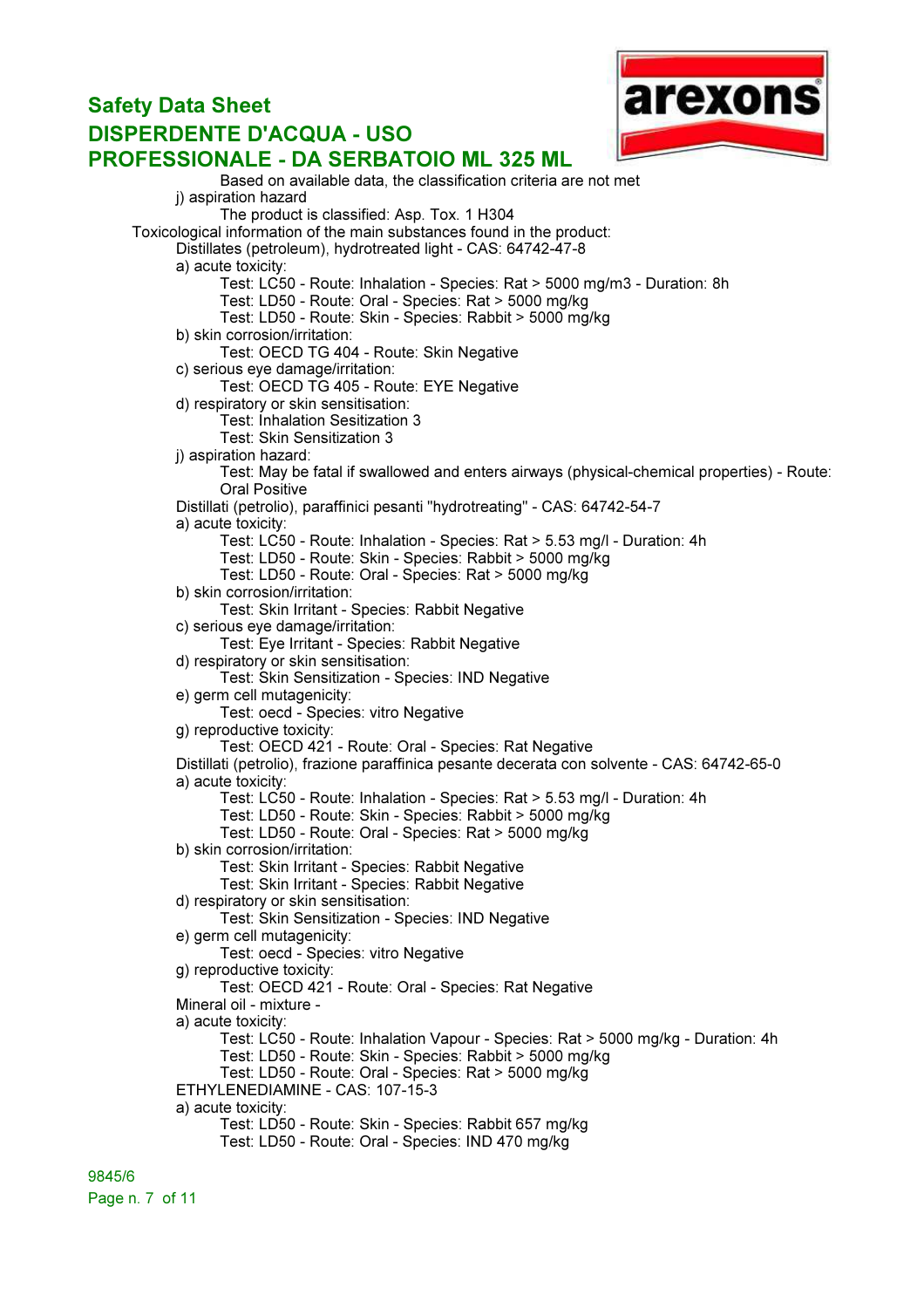

Test: LD50 - Route: Oral - Species: Rat 700-1460 mg/kg

#### SECTION 12: Ecological information

| 12.1. Toxicity                                                                              |  |
|---------------------------------------------------------------------------------------------|--|
| Adopt good working practices, so that the product is not released into the environment.     |  |
| Distillates (petroleum), hydrotreated light - CAS: 64742-47-8                               |  |
| a) Aquatic acute toxicity:                                                                  |  |
| Endpoint: EL0 - Species: Daphnia 1000 mg/l - Duration h: 48                                 |  |
| Endpoint: EL0 - Species: Algae 1000 mg/l - Duration h: 72                                   |  |
| Endpoint: CE7 - Species: Fish 1000 mg/l - Duration h: 96                                    |  |
| Distillati (petrolio), paraffinici pesanti "hydrotreating" - CAS: 64742-54-7                |  |
| a) Aquatic acute toxicity:                                                                  |  |
| Endpoint: EL50 - Species: Daphnia > 10000 mg/l - Duration h: 48                             |  |
| Endpoint: LL50 - Species: Fish > 100 mg/l - Duration h: 96                                  |  |
| b) Aquatic chronic toxicity:                                                                |  |
| Endpoint: NOEL - Species: Algae > 100 mg/l - Duration h: 72                                 |  |
| Endpoint: NOEL - Species: Daphnia 10 mg/l - Duration h: 504                                 |  |
| Endpoint: NOEL - Species: Fish 1000 mg/l - Duration h: 312                                  |  |
| Distillati (petrolio), frazione paraffinica pesante decerata con solvente - CAS: 64742-65-0 |  |
| a) Aquatic acute toxicity:                                                                  |  |
| Endpoint: EL50 - Species: Daphnia > 10000 mg/l - Duration h: 48                             |  |
| Endpoint: LL50 - Species: Fish > 100 mg/l - Duration h: 96                                  |  |
| b) Aquatic chronic toxicity:                                                                |  |
| Endpoint: NOEL - Species: Algae > 100 mg/l - Duration h: 72                                 |  |
| Endpoint: NOEL - Species: Daphnia 10 mg/l - Duration h: 504                                 |  |
| Endpoint: NOEL - Species: Fish 1000 mg/l - Duration h: 312                                  |  |
| 12.2. Persistence and degradability                                                         |  |
| None                                                                                        |  |
| Distillates (petroleum), hydrotreated light - CAS: 64742-47-8                               |  |
| Biodegradability: Readily biodegradable - Duration: 28gg - %: 69                            |  |
| Distillati (petrolio), paraffinici pesanti "hydrotreating" - CAS: 64742-54-7                |  |
| Biodegradability: Non-readily biodegradable - Test: BIOGDG10 - Duration: 28gg - %: 31       |  |
| Distillati (petrolio), frazione paraffinica pesante decerata con solvente - CAS: 64742-65-0 |  |
| Biodegradability: Non-readily biodegradable - Test: BIOGDG10 - Duration: 28gg - %: 31       |  |
| 12.3. Bioaccumulative potential                                                             |  |
| N.A.                                                                                        |  |
| 12.4. Mobility in soil                                                                      |  |
| <b>N.A.</b>                                                                                 |  |
| 12.5. Results of PBT and vPvB assessment                                                    |  |
| vPvB Substances: None - PBT Substances: None                                                |  |
| 12.6. Other adverse effects                                                                 |  |
| None                                                                                        |  |
|                                                                                             |  |

#### SECTION 13: Disposal considerations

13.1. Waste treatment methods

Recover, if possible. Send to authorised disposal plants or for incineration under controlled conditions. In so doing, comply with the local and national regulations currently in force. Additional disposal information:

CER 14 06 03 other solvents and solvent mixtures.

Contaminated packaging must be emptied as far as possible. After cleaning, send to an authorised centre for recycling or disposal.

Reuse if possible. Act in accordance with the local and national laws in force.

#### SECTION 14: Transport information

9845/6 Page n. 8 of 11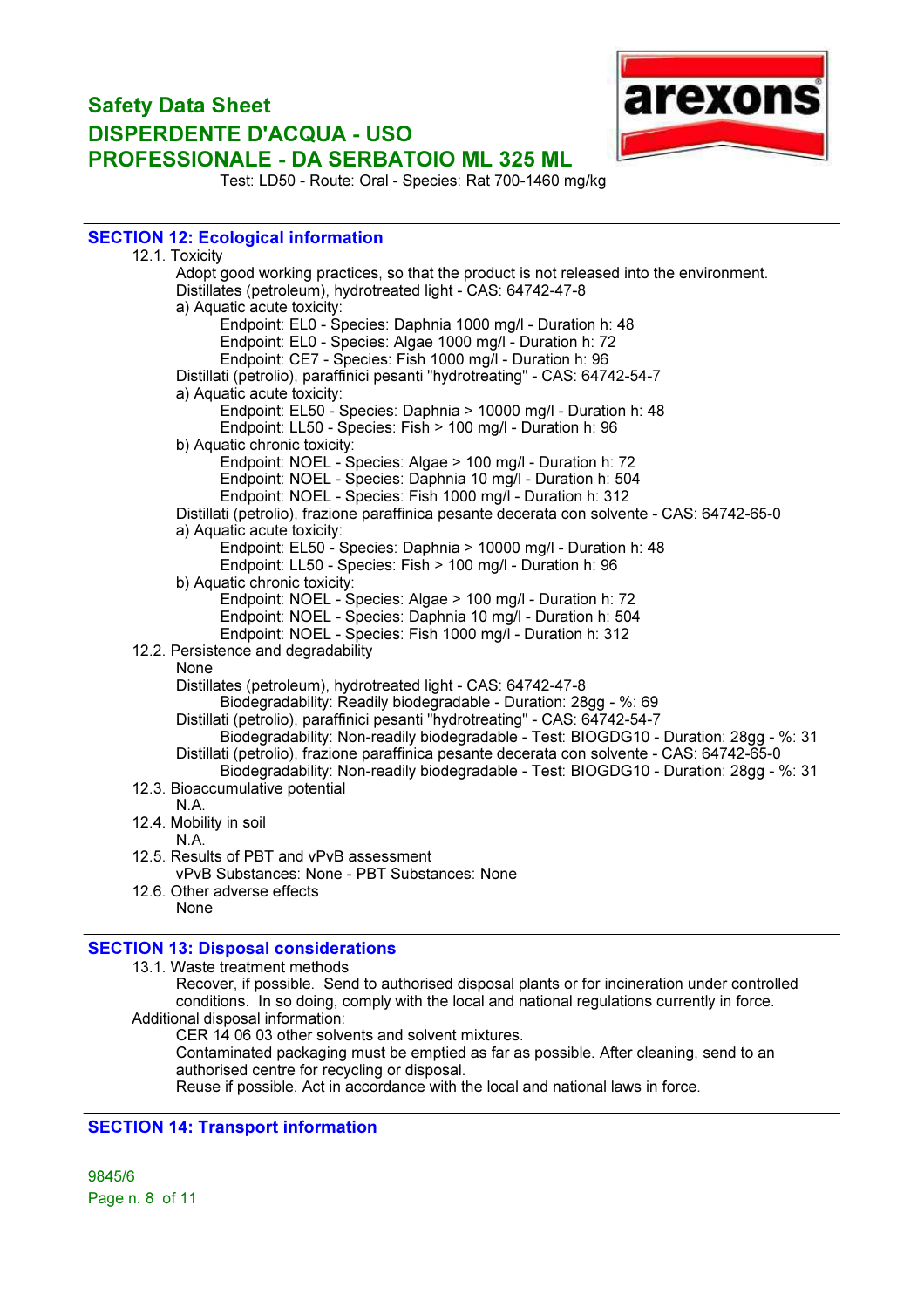

14.1. UN number

Not classified as dangerous in the meaning of transport regulations.

- 14.2. UN proper shipping name
	- N.A.
- 14.3. Transport hazard class(es)
- N.A. 14.4. Packing group

N.A.

- 14.5. Environmental hazards ADR-Enviromental Pollutant: No IMDG-Marine pollutant: No
- 14.6. Special precautions for user N.A.
- 14.7. Transport in bulk according to Annex II of Marpol and the IBC Code  $N<sub>0</sub>$

#### SECTION 15: Regulatory information

15.1. Safety, health and environmental regulations/legislation specific for the substance or mixture Dir. 98/24/EC (Risks related to chemical agents at work) Dir. 2000/39/EC (Occupational exposure limit values) Regulation (EC) n. 1907/2006 (REACH) Regulation (EC) n. 1272/2008 (CLP) Regulation (EC) n. 790/2009 (ATP 1 CLP) and (EU) n. 758/2013 Regulation (EU) 2015/830 Regulation (EU) n. 286/2011 (ATP 2 CLP) Regulation (EU) n. 618/2012 (ATP 3 CLP) Regulation (EU) n. 487/2013 (ATP 4 CLP) Regulation (EU) n. 944/2013 (ATP 5 CLP) Regulation (EU) n. 605/2014 (ATP 6 CLP) Regulation (EU) n. 2015/1221 (ATP 7 CLP) Regulation (EU) n. 2016/918 (ATP 8 CLP) Regulation (EU) n. 2016/1179 (ATP 9 CLP) Regulation (EU) n. 2017/776 (ATP 10 CLP) Restrictions related to the product or the substances contained according to Annex XVII Regulation (EC) 1907/2006 (REACH) and subsequent modifications: Restrictions related to the product: Restriction 3 Restriction 40 Restrictions related to the substances contained: Restriction 28 Pronto all'Uso Volatile Organic compounds - VOCs = 85.80 % Volatile Organic compounds - VOCs = 858.00 g/Kg Volatile CMR substances = 0.00 % Halogenated VOCs which are assigned the risk phrase R40 = 0.00 % Where applicable, refer to the following regulatory provisions : Directive 2012/18/EU (Seveso III) Regulation (EC) nr 648/2004 (detergents). Dir. 2004/42/EC (VOC directive) SVHC Substances: Substances in candidate list (Art. 59 Reg. 1907/2006, REACH): ETHYLENEDIAMINE Respiratory Sensitisation

9845/6 Page n. 9 of 11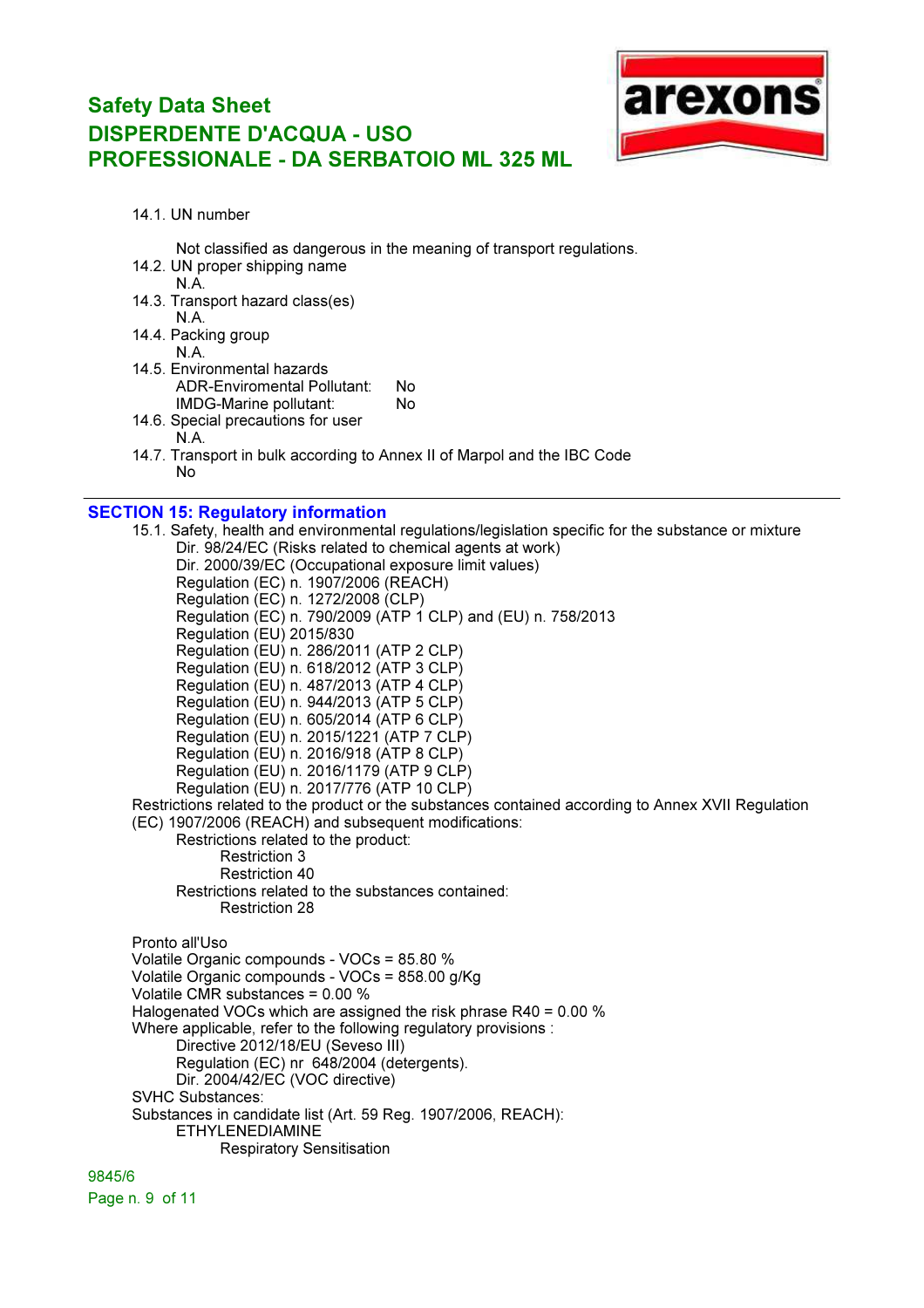

Provisions related to directive EU 2012/18 (Seveso III): Seveso III category according to Annex 1, part 1

None

15.2. Chemical safety assessment

No Chemical Safety Assessment has been carried out for the mixture.

Substances for which a Chemical Safety Assessment has been carried out: None

#### SECTION 16: Other information

Text of phrases referred to under heading 3:

H312 Harmful in contact with skin.

H314 Causes severe skin burns and eye damage.

H318 Causes serious eye damage.

H334 May cause allergy or asthma symptoms or breathing difficulties if inhaled.

H317 May cause an allergic skin reaction.

H304 May be fatal if swallowed and enters airways.

EUH066 Repeated exposure may cause skin dryness or cracking.

| Hazard class and<br>hazard category | Code         | <b>Description</b>                     |
|-------------------------------------|--------------|----------------------------------------|
| Acute Tox. 4                        | 3.1/4/Dermal | Acute toxicity (dermal), Category 4    |
| Asp. Tox. 1                         | 3.10/1       | Aspiration hazard, Category 1          |
| Skin Corr. 1B                       | 3.2/1B       | Skin corrosion, Category 1B            |
| Eye Dam. 1                          | 3.3/1        | Serious eye damage, Category 1         |
| Resp. Sens. 1B                      | 3.4.1/1B     | Respiratory Sensitisation, Category 1B |
| Skin Sens. 1                        | 3.4.2/1      | Skin Sensitisation, Category 1         |

Paragraphs modified from the previous revision:

SECTION 3: Composition/information on ingredients SECTION 8: Exposure controls/personal protection SECTION 11: Toxicological information SECTION 12: Ecological information

Classification and procedure used to derive the classification for mixtures according to Regulation (EC) 1272/2008 [CLP]:

| <b>Classification according to Regulation (EC) Nr.</b><br> 1272/2008 | <b>Classification procedure</b> |  |
|----------------------------------------------------------------------|---------------------------------|--|
| Asp. Tox. 1, H304                                                    | Calculation method              |  |

This document was prepared by a competent person who has received appropriate training. Main bibliographic sources:

ECDIN - Environmental Chemicals Data and Information Network - Joint Research Centre, Commission of the European Communities

SAX's DANGEROUS PROPERTIES OF INDUSTRIAL MATERIALS - Eight Edition - Van Nostrand Reinold

9845/6 Page n. 10 of 11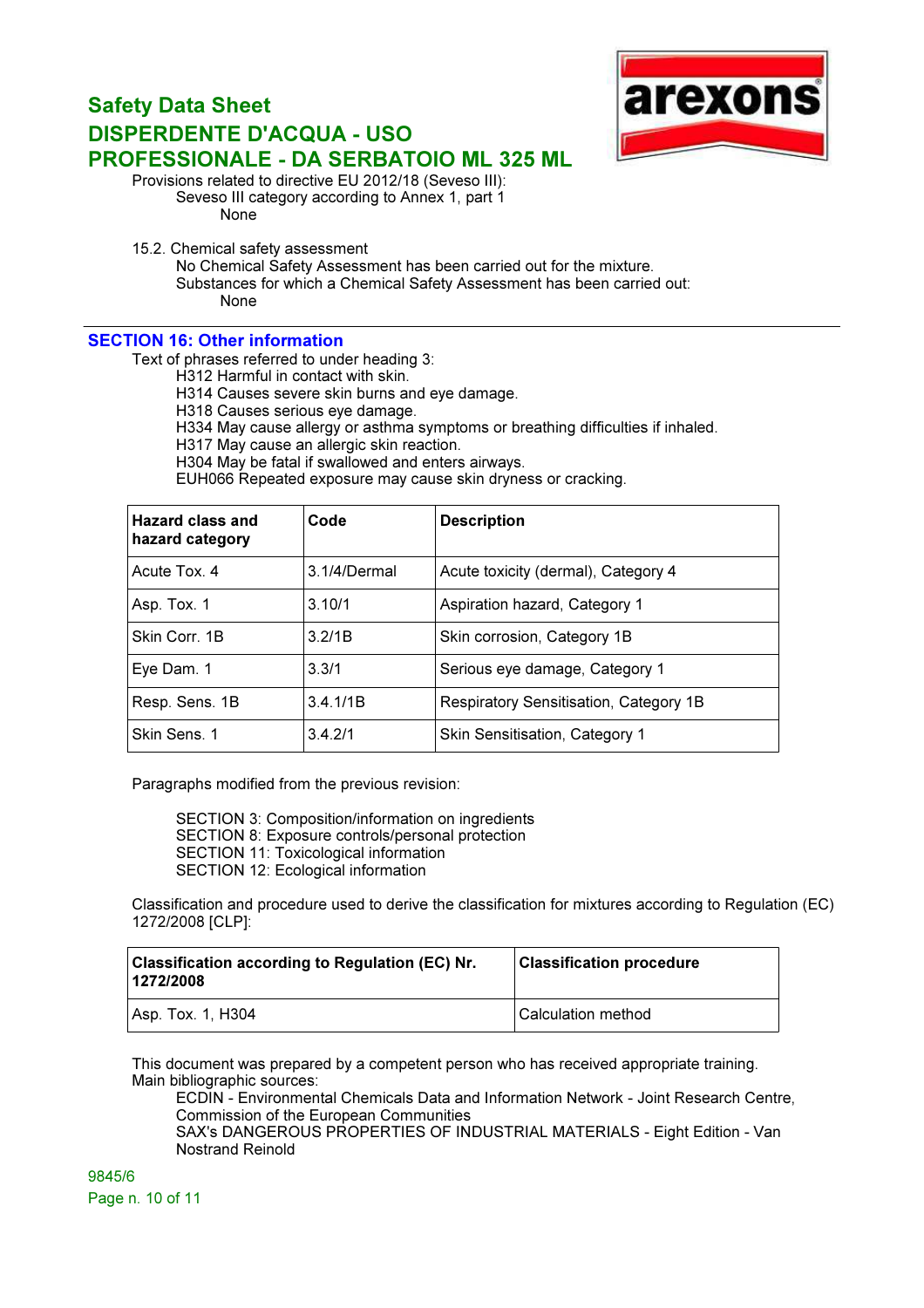

The information contained herein is based on our state of knowledge at the above-specified date. It refers solely to the product indicated and constitutes no guarantee of particular quality. It is the duty of the user to ensure that this information is appropriate and complete with respect to the specific use intended.

This MSDS cancels and replaces any preceding release.

| ADR:        | European Agreement concerning the International Carriage of                             |
|-------------|-----------------------------------------------------------------------------------------|
|             | Dangerous Goods by Road.                                                                |
| ATE:        | <b>Acute Toxicity Estimate</b>                                                          |
| ATEmix:     | Acute toxicity Estimate (Mixtures)                                                      |
| CAS:        | Chemical Abstracts Service (division of the American Chemical<br>Society).              |
| CLP:        | Classification, Labeling, Packaging.                                                    |
| DNEL:       | Derived No Effect Level.                                                                |
| EINECS:     | European Inventory of Existing Commercial Chemical Substances.                          |
| GefStoffVO: | Ordinance on Hazardous Substances, Germany.                                             |
| GHS:        | Globally Harmonized System of Classification and Labeling of<br>Chemicals.              |
| IATA:       | International Air Transport Association.                                                |
| IATA-DGR:   | Dangerous Goods Regulation by the "International Air Transport                          |
|             | Association" (IATA).                                                                    |
| ICAO:       | International Civil Aviation Organization.                                              |
| ICAO-TI:    | Technical Instructions by the "International Civil Aviation Organization"<br>$(ICAO)$ . |
| IMDG:       | International Maritime Code for Dangerous Goods.                                        |
| INCI:       | International Nomenclature of Cosmetic Ingredients.                                     |
| KSt:        | Explosion coefficient.                                                                  |
| LC50:       | Lethal concentration, for 50 percent of test population.                                |
| LD50:       | Lethal dose, for 50 percent of test population.                                         |
| NA:         | Not applicable                                                                          |
| PNEC:       | Predicted No Effect Concentration.                                                      |
| RID:        | Regulation Concerning the International Transport of Dangerous Goods                    |
|             | by Rail.                                                                                |
| STEL:       | Short Term Exposure limit.                                                              |
| STOT:       | Specific Target Organ Toxicity.                                                         |
| TLV:        | Threshold Limiting Value.                                                               |
| TWA:        | Time-weighted average                                                                   |
| WGK:        | German Water Hazard Class.                                                              |
|             |                                                                                         |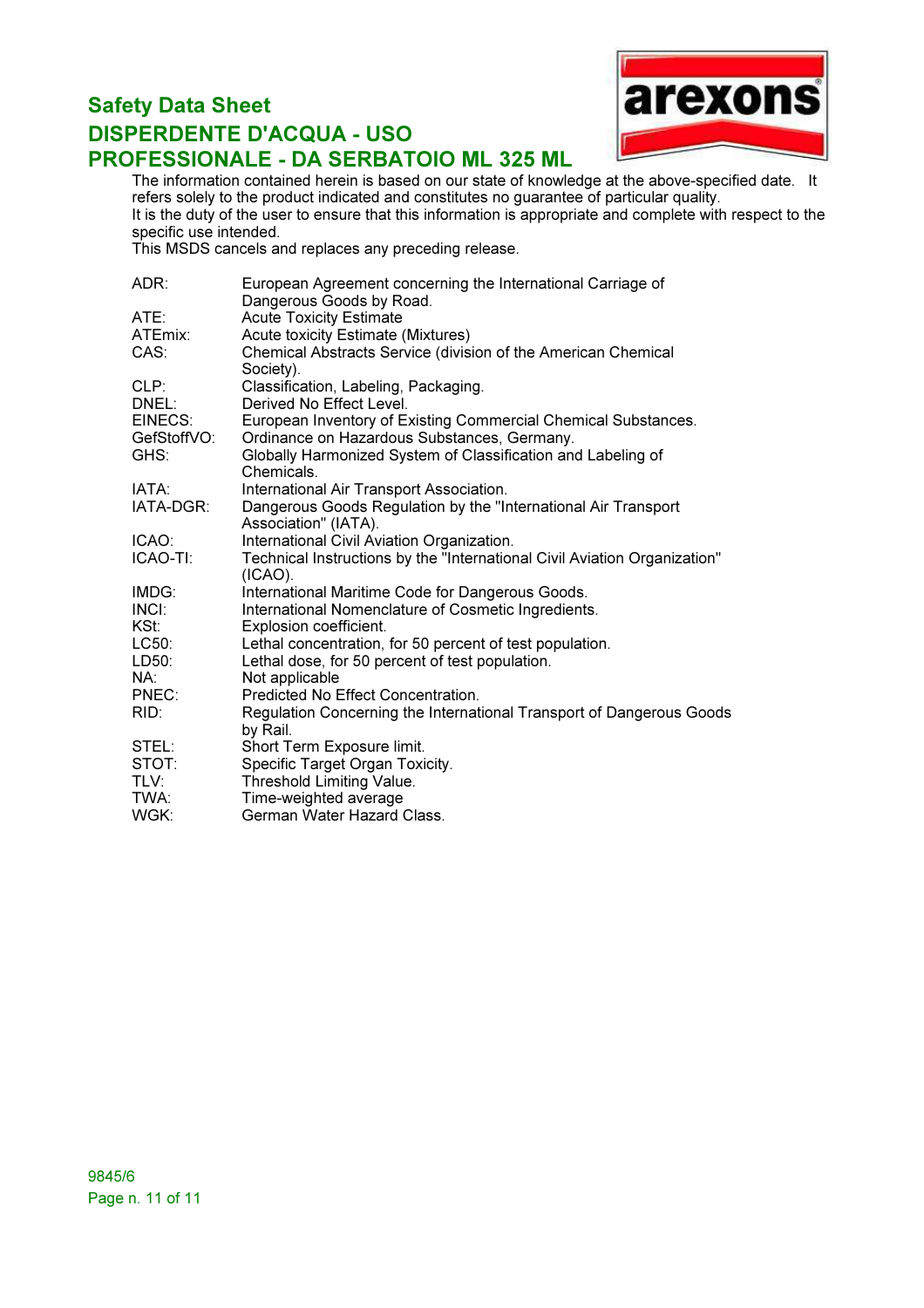# **Exposure Scenario, 18/07/2019**

| <b>Substance identity</b> |                                                                     |
|---------------------------|---------------------------------------------------------------------|
| <b>Chemical name</b>      | Idrocarburi, C11-C14, n-alcani, isoalcani, ciclici, < 2% aromatici. |
| CAS No.                   | 64742-47-8                                                          |
| <b>EINECS No.</b>         | 926-141-6                                                           |
|                           |                                                                     |

# Table of contents<br>1. **ES 1** Use at i

- 1. **ES 1** Use at industrial site<br>2. **ES 2** Widespread use by p
- 2. **ES 2** Widespread use by professional workers
- 3. **ES 3** Consumer use; Fuels (PC13)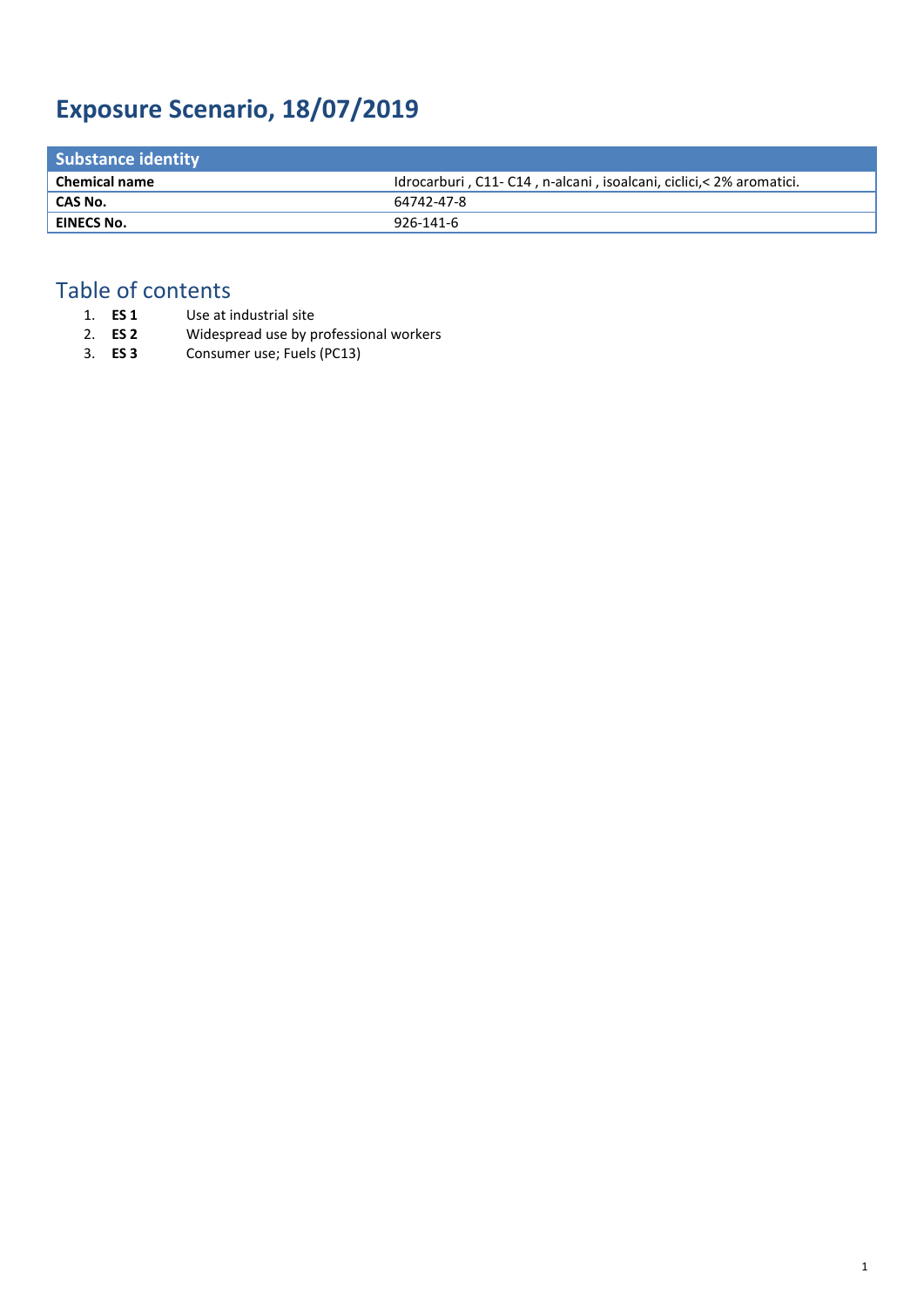| 1. ES 1                                                                                           | Use at industrial site                                                                                                                                                                                                                                                                                                                                                                                                                                                                                                                                                                                                                                                                                                                |                                                     |  |
|---------------------------------------------------------------------------------------------------|---------------------------------------------------------------------------------------------------------------------------------------------------------------------------------------------------------------------------------------------------------------------------------------------------------------------------------------------------------------------------------------------------------------------------------------------------------------------------------------------------------------------------------------------------------------------------------------------------------------------------------------------------------------------------------------------------------------------------------------|-----------------------------------------------------|--|
| <b>1.1 TITLE SECTION</b>                                                                          |                                                                                                                                                                                                                                                                                                                                                                                                                                                                                                                                                                                                                                                                                                                                       |                                                     |  |
| <b>Exposure Scenario name</b>                                                                     | Fuel                                                                                                                                                                                                                                                                                                                                                                                                                                                                                                                                                                                                                                                                                                                                  |                                                     |  |
| Date - Version                                                                                    | 18/07/2019 - 1.0                                                                                                                                                                                                                                                                                                                                                                                                                                                                                                                                                                                                                                                                                                                      |                                                     |  |
| Life Cycle Stage                                                                                  | Use at industrial site                                                                                                                                                                                                                                                                                                                                                                                                                                                                                                                                                                                                                                                                                                                |                                                     |  |
| Main user group                                                                                   | Industrial uses                                                                                                                                                                                                                                                                                                                                                                                                                                                                                                                                                                                                                                                                                                                       |                                                     |  |
| Sector(s) of use                                                                                  | Industrial uses (SU3)                                                                                                                                                                                                                                                                                                                                                                                                                                                                                                                                                                                                                                                                                                                 |                                                     |  |
| <b>Environment Contributing Scenario</b>                                                          |                                                                                                                                                                                                                                                                                                                                                                                                                                                                                                                                                                                                                                                                                                                                       |                                                     |  |
| <b>CS1 Covered by</b>                                                                             |                                                                                                                                                                                                                                                                                                                                                                                                                                                                                                                                                                                                                                                                                                                                       | ERC7                                                |  |
| <b>Worker Contributing Scenario</b>                                                               |                                                                                                                                                                                                                                                                                                                                                                                                                                                                                                                                                                                                                                                                                                                                       |                                                     |  |
| <b>CS2 Industrial</b>                                                                             |                                                                                                                                                                                                                                                                                                                                                                                                                                                                                                                                                                                                                                                                                                                                       | PROC1 - PROC2 - PROC3 - PROC8a -<br>PROC8b - PROC16 |  |
| 1.2 Conditions of use affecting exposure                                                          |                                                                                                                                                                                                                                                                                                                                                                                                                                                                                                                                                                                                                                                                                                                                       |                                                     |  |
|                                                                                                   | 1.2. CS1: Environment Contributing Scenario: Covered by (ERC7)                                                                                                                                                                                                                                                                                                                                                                                                                                                                                                                                                                                                                                                                        |                                                     |  |
| <b>Environmental release</b><br>categories                                                        | Use of functional fluid at industrial site (ERC7)                                                                                                                                                                                                                                                                                                                                                                                                                                                                                                                                                                                                                                                                                     |                                                     |  |
|                                                                                                   | 1.2. CS2: Worker Contributing Scenario: Industrial (PROC1, PROC2, PROC3, PROC8a, PROC8b, PROC16)                                                                                                                                                                                                                                                                                                                                                                                                                                                                                                                                                                                                                                      |                                                     |  |
| <b>Process Categories</b>                                                                         | Chemical production or refinery in closed process without likelihood of exposure or<br>processes with equivalent containment conditions - Chemical production or refinery in<br>closed continuous process with occasional controlled exposure or processes with equivalent<br>containment conditions - Manufacture or formulation in the chemical industry in closed<br>batch processes with occasional controlled exposure or processes with equivalent<br>containment condition - Transfer of substance or mixture (charging and discharging) at non-<br>dedicated facilities - Transfer of substance or mixture (charging and discharging) at dedicated<br>facilities - Use of fuels (PROC1, PROC2, PROC3, PROC8a, PROC8b, PROC16) |                                                     |  |
| <b>Product (article) characteristics</b>                                                          |                                                                                                                                                                                                                                                                                                                                                                                                                                                                                                                                                                                                                                                                                                                                       |                                                     |  |
| <b>Physical form of product:</b><br>Liquid                                                        |                                                                                                                                                                                                                                                                                                                                                                                                                                                                                                                                                                                                                                                                                                                                       |                                                     |  |
| Concentration of substance in product:<br>Covers percentage substance in the product up to 100 %. |                                                                                                                                                                                                                                                                                                                                                                                                                                                                                                                                                                                                                                                                                                                                       |                                                     |  |
| Amount used, frequency and duration of use/exposure                                               |                                                                                                                                                                                                                                                                                                                                                                                                                                                                                                                                                                                                                                                                                                                                       |                                                     |  |
| <b>Duration:</b><br>Covers daily exposures up to 8 hours                                          |                                                                                                                                                                                                                                                                                                                                                                                                                                                                                                                                                                                                                                                                                                                                       |                                                     |  |
| 1.3 Exposure estimation and reference to its source                                               |                                                                                                                                                                                                                                                                                                                                                                                                                                                                                                                                                                                                                                                                                                                                       |                                                     |  |
| N/A                                                                                               |                                                                                                                                                                                                                                                                                                                                                                                                                                                                                                                                                                                                                                                                                                                                       |                                                     |  |
|                                                                                                   | 1.4 Guidance to DU to evaluate whether he works inside the boundaries set by                                                                                                                                                                                                                                                                                                                                                                                                                                                                                                                                                                                                                                                          |                                                     |  |
| the ES                                                                                            |                                                                                                                                                                                                                                                                                                                                                                                                                                                                                                                                                                                                                                                                                                                                       |                                                     |  |

#### **Guidance to check compliance with the exposure scenario:**

Where other risk management measures/operational conditions are adopted, then users should ensure that risks are managed to at least equivalent levels.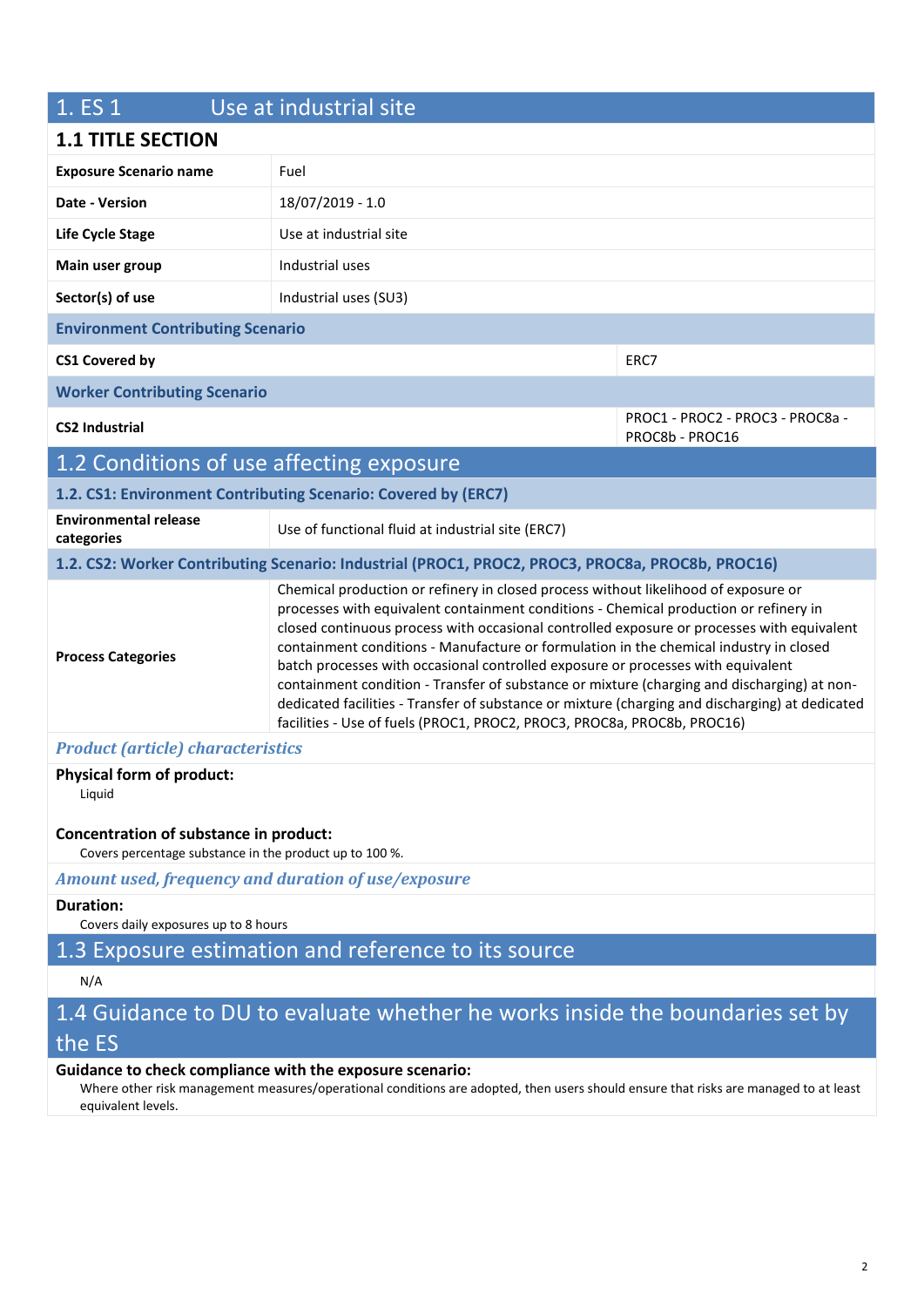## 2. ES 2 Widespread use by professional workers

#### **2.1 TITLE SECTION**

| 4.1 IIILL JLUIIUN                                                                                                                                                                                                                                                                                                                                                                                                                                                                                                                                                                                                                                                                                                                                                  |                                                                                                              |               |  |
|--------------------------------------------------------------------------------------------------------------------------------------------------------------------------------------------------------------------------------------------------------------------------------------------------------------------------------------------------------------------------------------------------------------------------------------------------------------------------------------------------------------------------------------------------------------------------------------------------------------------------------------------------------------------------------------------------------------------------------------------------------------------|--------------------------------------------------------------------------------------------------------------|---------------|--|
| <b>Exposure Scenario name</b>                                                                                                                                                                                                                                                                                                                                                                                                                                                                                                                                                                                                                                                                                                                                      | Fuel                                                                                                         |               |  |
| Date - Version                                                                                                                                                                                                                                                                                                                                                                                                                                                                                                                                                                                                                                                                                                                                                     | 18/07/2019 - 1.0                                                                                             |               |  |
| Life Cycle Stage                                                                                                                                                                                                                                                                                                                                                                                                                                                                                                                                                                                                                                                                                                                                                   | Widespread use by professional workers                                                                       |               |  |
| Main user group                                                                                                                                                                                                                                                                                                                                                                                                                                                                                                                                                                                                                                                                                                                                                    | Professional uses                                                                                            |               |  |
| <b>Environment Contributing Scenario</b>                                                                                                                                                                                                                                                                                                                                                                                                                                                                                                                                                                                                                                                                                                                           |                                                                                                              |               |  |
| <b>CS1 Solids based process</b>                                                                                                                                                                                                                                                                                                                                                                                                                                                                                                                                                                                                                                                                                                                                    |                                                                                                              | ERC9a - ERC9b |  |
| <b>Worker Contributing Scenario</b>                                                                                                                                                                                                                                                                                                                                                                                                                                                                                                                                                                                                                                                                                                                                |                                                                                                              |               |  |
| PROC1 - PROC2 - PROC3 - PROC8a -<br>CS2 General use from professional operators<br>PROC8b - PROC16                                                                                                                                                                                                                                                                                                                                                                                                                                                                                                                                                                                                                                                                 |                                                                                                              |               |  |
| 2.2 Conditions of use affecting exposure                                                                                                                                                                                                                                                                                                                                                                                                                                                                                                                                                                                                                                                                                                                           |                                                                                                              |               |  |
| 2.2. CS1: Environment Contributing Scenario: Solids based process (ERC9a, ERC9b)                                                                                                                                                                                                                                                                                                                                                                                                                                                                                                                                                                                                                                                                                   |                                                                                                              |               |  |
| <b>Environmental release</b><br>categories                                                                                                                                                                                                                                                                                                                                                                                                                                                                                                                                                                                                                                                                                                                         | Widespread use of functional fluid (indoor) - Widespread use of functional fluid (outdoor)<br>(ERC9a, ERC9b) |               |  |
| 2.2. CS2: Worker Contributing Scenario: General use from professional operators (PROC1, PROC2, PROC3,<br>PROC8a, PROC8b, PROC16)                                                                                                                                                                                                                                                                                                                                                                                                                                                                                                                                                                                                                                   |                                                                                                              |               |  |
| Chemical production or refinery in closed process without likelihood of exposure or<br>processes with equivalent containment conditions - Chemical production or refinery in<br>closed continuous process with occasional controlled exposure or processes with equivalent<br>containment conditions - Manufacture or formulation in the chemical industry in closed<br><b>Process Categories</b><br>batch processes with occasional controlled exposure or processes with equivalent<br>containment condition - Transfer of substance or mixture (charging and discharging) at non-<br>dedicated facilities - Transfer of substance or mixture (charging and discharging) at dedicated<br>facilities - Use of fuels (PROC1, PROC2, PROC3, PROC8a, PROC8b, PROC16) |                                                                                                              |               |  |
| <b>Product (article) characteristics</b>                                                                                                                                                                                                                                                                                                                                                                                                                                                                                                                                                                                                                                                                                                                           |                                                                                                              |               |  |

#### *Product (article) characteristics*

**Concentration of substance in product:**  Covers percentage substance in the product up to 100 %.

*Amount used, frequency and duration of use/exposure*

#### **Duration:**

Covers daily exposures up to 8 hours

### 2.3 Exposure estimation and reference to its source

#### N/A

## 2.4 Guidance to DU to evaluate whether he works inside the boundaries set by the ES

#### **Guidance to check compliance with the exposure scenario:**

Where other risk management measures/operational conditions are adopted, then users should ensure that risks are managed to at least equivalent levels.